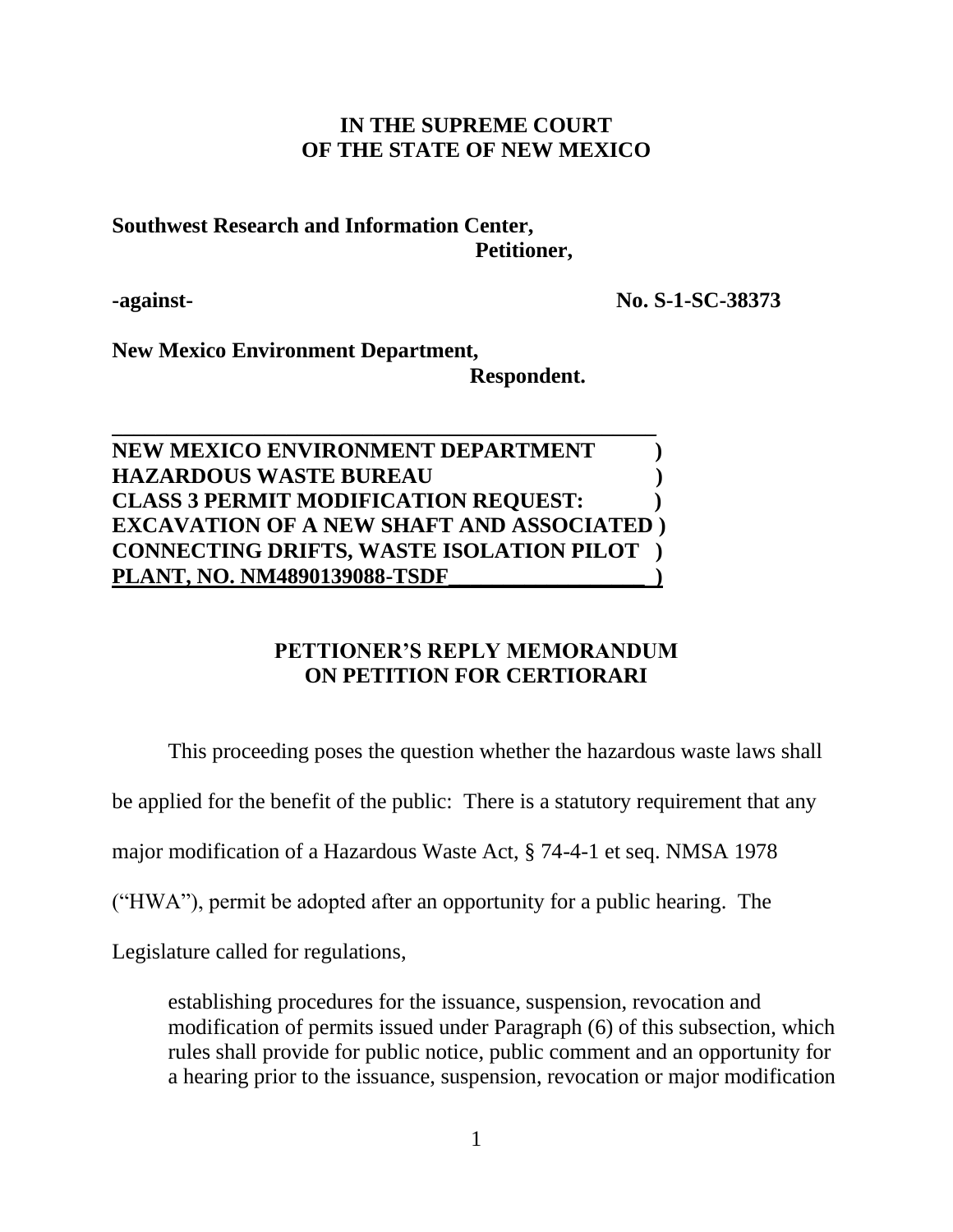of any permit unless otherwise provided in the Hazardous Waste Act [74-4-1 NMSA 1978] . . . .

§ 74-4-4 NMSA 1978. Regulations so require. 20.4.1.900 NMAC. Construction of a shaft and drifts is, by any standard, a major modification; the Permittees have so labeled it, and the Environment Department ("NMED") accepted that term. But the Permittees ("DOE" and "NWP") and NMED, acting in concert, seek to defeat the Legislature's requirement by adopting a Temporary Authorization that allows a year's construction of the shaft and drifts and thereby forces the adoption of the modification. Such action is not authorized by any statute or regulation.

Moreover, the Temporary Authorization constitutes a final order, ripe for appellate review:

#### **a. Finality of the April 24, 2020 Order:**

Neither NMED nor NWP disputes the statements in Mr. Zappe's affidavit that, once the Temporary Authorization is granted and construction proceeds, it will be impossible for NMED to deny the permit modification request ("PMR"):

In granting the TA on April 24, 2020, NMED has in essence foreordained the outcome of the PMR without the benefit of public comment and hearing. After the Permittees spend millions of dollars *beginning* the excavation of a new shaft under the TA granted by NMED, it is unimaginable that NMED would be able to deny the PMR. Likewise, telling the Permittees that they would need to "reverse all construction activities associated with this Request" if the PMR were ultimately denied is technically infeasible.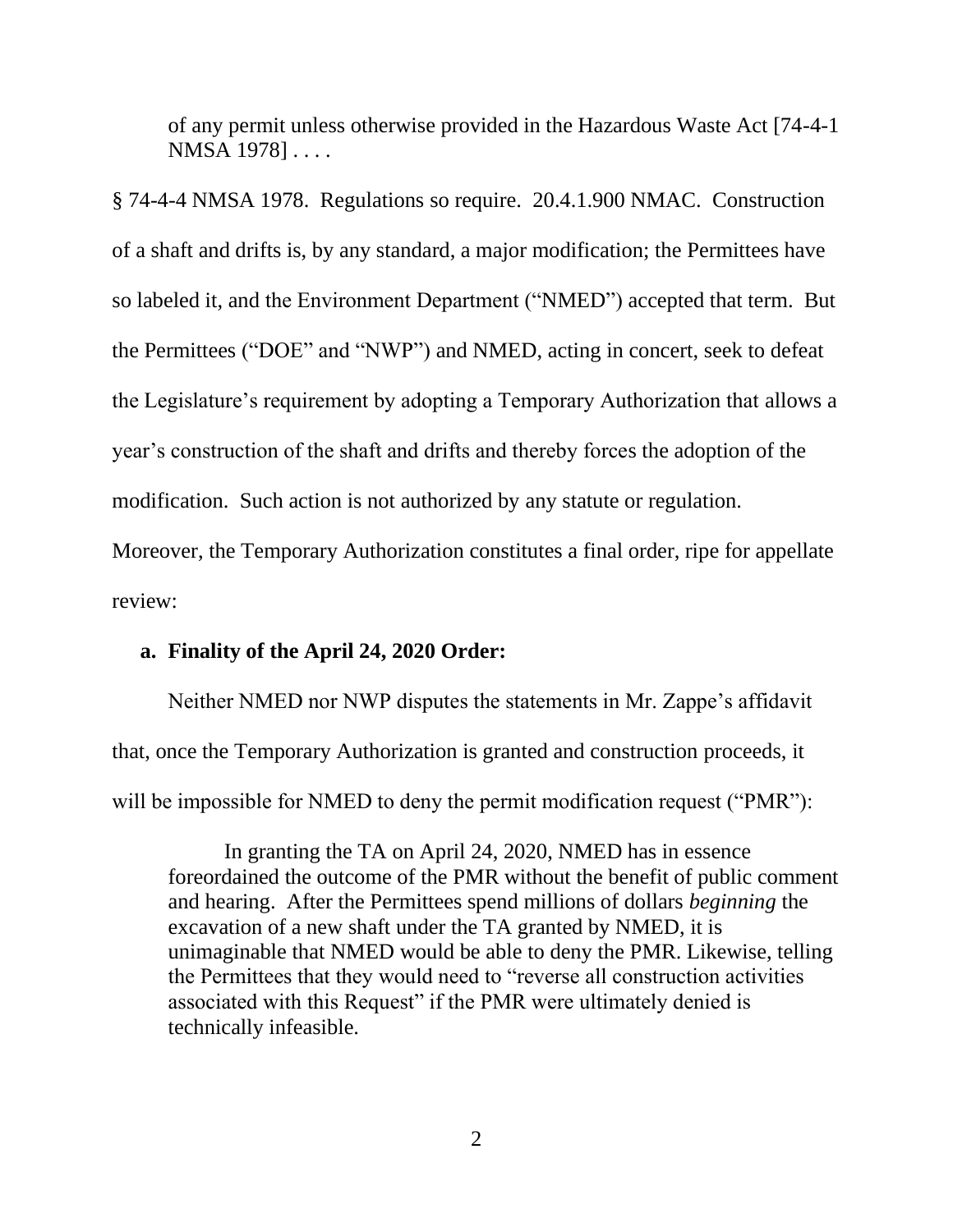Zappe Affidavit, sworn to April 26, 2020, ¶15.E, at 8. Given that basic fact, the Court should issue the writ of certiorari; the Temporary Authorization should be vacated on review, and the Court should remand to NMED.

Steven Zappe's testimony stands uncontradicted. Nor is it denied that DOE plans to use the shaft and drifts to construct new disposal panels and rooms to accommodate additional radioactive and hazardous waste—more waste than the RCRA permit or the Land Withdrawal Act allows. DOE is publicly committed to extend WIPP's period of operation from its current termination date of 2024 to 2080 and beyond, throwing the risks and costs of a nuclear waste repository onto the State and the people of New Mexico for an additional 50 years past its lawful end date. Exhibits M, N, O, P.

NMED has committed to support DOE's plan. Left out of DOE's and NMED's calculus is the public. Under the law and the regulations, construction of the shaft and drifts cannot take place without public comment on the proposal and an opportunity to request a public hearing, where the magnitude and illegality of the proposal could be exposed. But NMED has granted DOE's request to go forward with a year's construction *without* any public hearing. It is not for lack of

3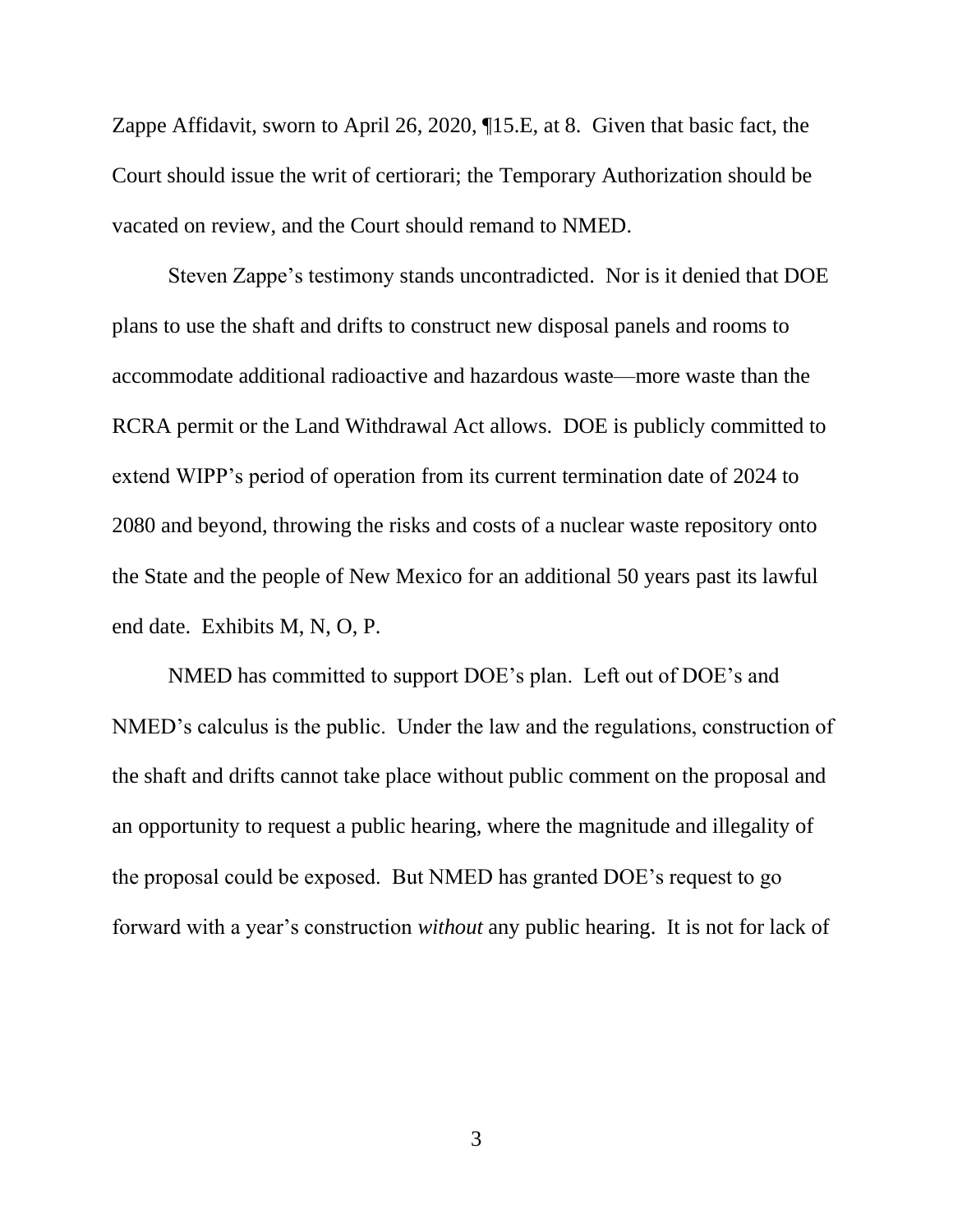public concern. Of the 295 public comments submitted about the proposal, 97% are opposed.  $[AR 191019]$ <sup>1</sup>.

There is no schedule for the public proceeding to consider the PMR, so that with the Temporary Authorization DOE and NMED stand poised to force their illegal plan on the State and prevent any effective public process or judicial review. By the time the public can make its voice heard or this Court can judge the legality of the project, the construction will be so far along that no court or agency can reverse it.

NMED insists that the *language alone* of the order establishes that the Temporary Authorization is nonfinal and nonreviewable. (NMED Br. 13). But, to the contrary, under decisions of this Court and the Court of Appeals, the question of finality is determined from a pragmatic analysis of the *facts of the case. Public Service Co. v. N.M. Public Service Commission*, 1991-NMSC-018, ¶ 24, 111 N.M. 622, 808 P.2d 592; *Citizen Action v. N.M. Env't Dep't*, 2015-NMCA-058, ¶ 17, 350 P.3d 1178, 2015 N.M. App. LEXIS 25, at \*12-13 (Ct. App. Feb. 18, 2015). The facts here are that DOE has been authorized to put in 360 days of effort and expenditure on a \$197,000,000 project. The contention that neither NMED nor DOE is committed to completion of that project can only be deemed willfully

<sup>1</sup>

https://hwbdocuments.env.nm.gov/Waste%20Isolation%20Pilot%20Plant/200613/ 191019.pdf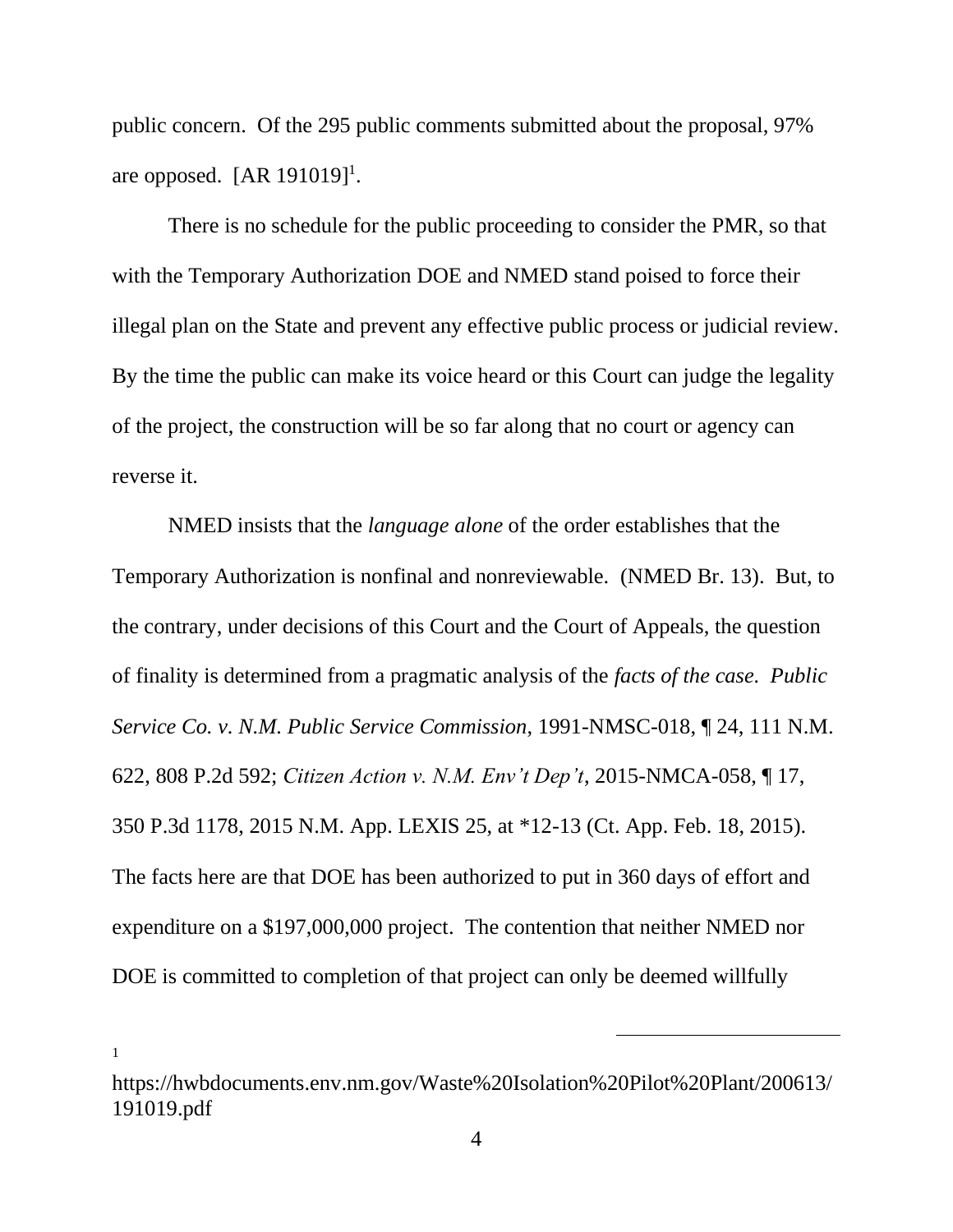blind. It does no good to insist that there is an ongoing PMR process in which the public may participate. (NMED Br. 2-8, 13; NWP Br. 3, 8). Neither may this Court imagine that it could order DOE to eradicate its \$197,000,000 shaft and drifts project upon ultimate determination of its unlawful nature. The decision has been made; only the naïve could say otherwise, and this Court is not enjoined to naivete.

NMED states that it specifically imposed the condition that, if the Permit Modification Request is denied, "the Permittees must reverse all construction activities associated with the Temporary Authorization" (NMED Br. 10), but there is no suggestion that NMED asked how that might be done or whether it is even possible. NWP repeatedly refers to the authorized activities as "temporary construction." (NWP Br. 3, 7, 13). The excavation of a 2,275-foot shaft and 1200 feet of drifts is not temporary in any sense, and there is no suggestion of how it might conceivably be reversed and undone.

NWP asserts that the Temporary Authorization is "by definition tentative and interlocutory in nature" (NWP Br.7), but the finality of an order under § 74-4- 10 NMSA 1978 is determined not by counsel's "definition," but by the facts, which here establish that construction of the shaft and drifts cannot be reversed. (Zappe Affidavit ¶ 15.E). The Court of Appeals erred when it relied upon the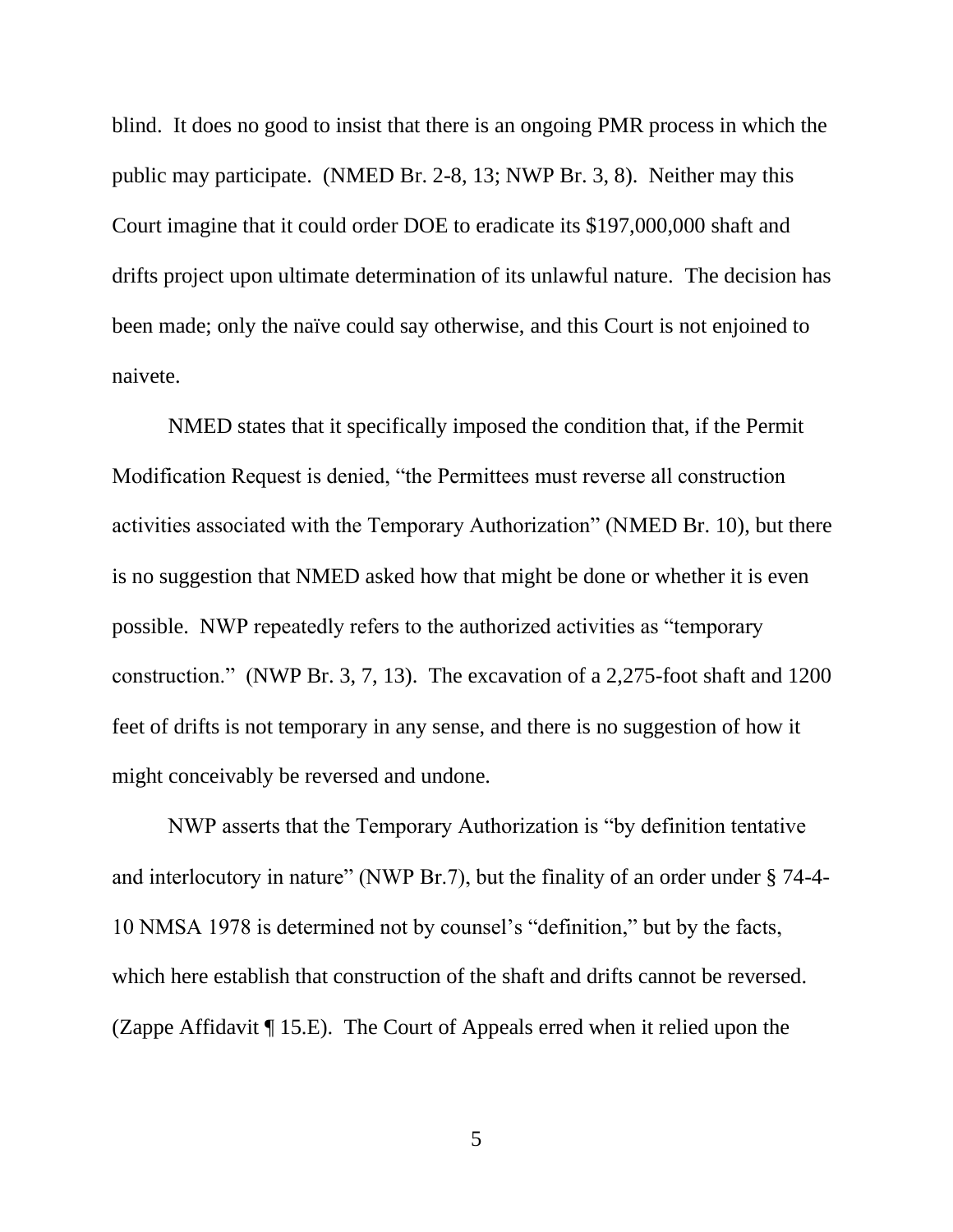recital in the Temporary Authorization (Order at ¶ 5, June 11, 2020) and dismissed the case without allowing SRIC to reply and address the facts.

The further contention that the dispute here is not "ripe" (NMED Br. 5-8; NWP Br. 8-11) wholly disregards the fact that SRIC and the rest of the public are imminently threatened with the loss of any right to contest at a hearing or to appeal the grant of the PMR and the consequent enlargement of WIPP beyond lawful limits. Ripeness exists where a "decision has been formalized and its effects felt in a concrete way by the challenging parties." That is exactly the effect of the unlawful Temporary Authorization, which should not escape judicial review. *Public Service Co. v. N.M. Pub. Serv. Comm'n*[, 1991-NMSC-018, ¶ 25, 111 N.M.](https://advance.lexis.com/api/document/collection/cases/id/3S3J-W3M0-003D-D363-00000-00?page=630&reporter=3310&cite=111%20N.M.%20622&context=1000516)  [622, 630, 808 P.2d 592, 600.](https://advance.lexis.com/api/document/collection/cases/id/3S3J-W3M0-003D-D363-00000-00?page=630&reporter=3310&cite=111%20N.M.%20622&context=1000516) 

#### **b. The unlawful Temporary Authorization:**

NMED says that the Temporary Authorization conforms to the terms of 40 C.F.R. § 270.42(e). (NMED Br. 8-11). NMED asserts that "[a]fter thoroughly evaluating the TA request, the Department determined that the Permittees' request met all the elements required under 40 C.F.R. § 270.42(e)" (NMED Br. 10), but no documentation of the supposed analysis is provided, and neither NMED nor NWP explains the regulatory basis for the Temporary Authorization, which is only allowed under very specific circumstances. 40 C.F.R. § 270.42(e). NMED states that it specifically imposed the condition that, if the Permit Modification Request is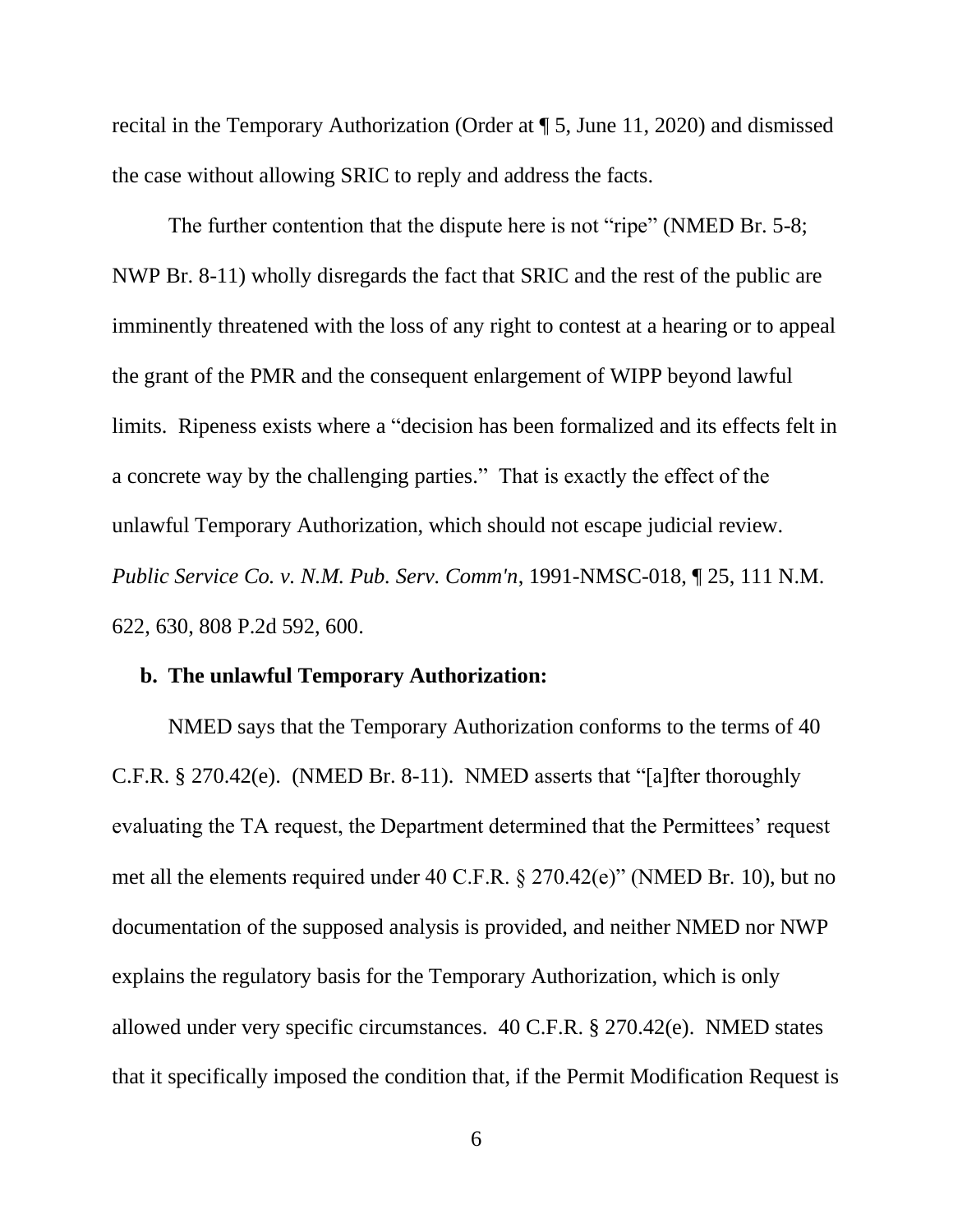denied, "any work done by Permittees under the TA would have to be undone at Permittees' expense" (NMED Br. 4), but there is no indication that NMED asked how that might be done or whether it is even possible.

Section 270.42(e) allows a temporary authorization here only if the order "meets the criteria in paragraphs (3)(ii)(C) through (E) of this section *and* provides improved management or treatment of a hazardous waste already listed in the facility permit." (*emphasis supplied.*) (Paragraphs (C) and (E) state permissible "objectives" of Temporary Authorizations.<sup>2</sup>) "Improved management or treatment of a hazardous waste" is explicit limiting language. NMED argues that heavy construction to sink a 2,275-foot shaft and 1200 feet of drifts constitutes "improved management or treatment of a hazardous waste." (NMED Br. 10). But heavy construction is simply not waste "management or treatment." Such unbounded reading of specifically limiting language violates standards of regulatory interpretation: "Unless a word or phrase is defined in the statute or rule being construed, its meaning is determined by its context, the rules of grammar and common usage." § 12-2A-2 NMSA 1978. If a definition be sought, a "hazardous waste management facility" is a facility used for "treating, storing, or disposing of

 $2^2$  (C) To prevent disruption of ongoing waste management activities; ; or (E) To facilitate other changes to protect human health and the environment.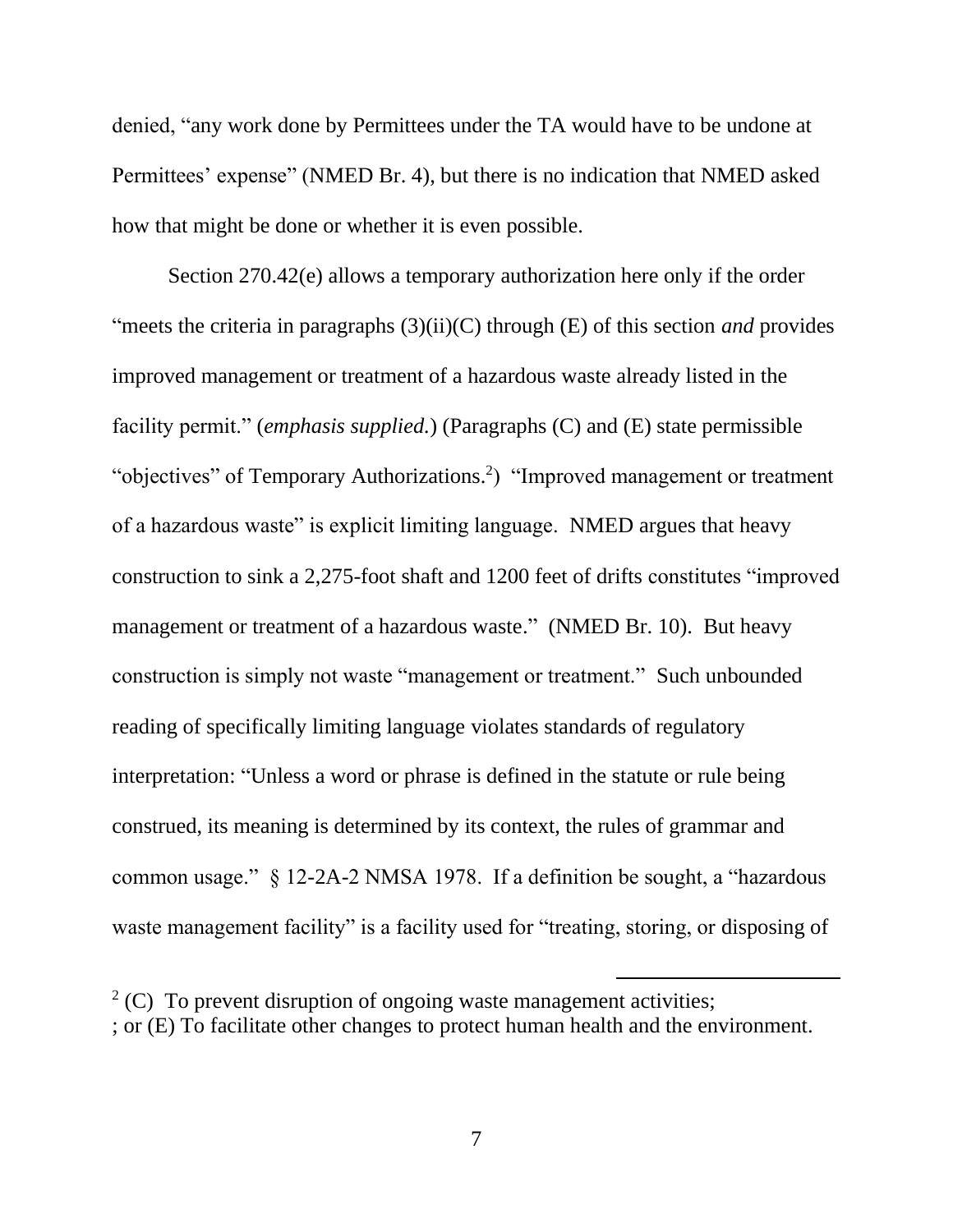hazardous waste," 40 C.F.R. § 270.2. These activities clearly do not include heavy construction; especially so where the same rule bars "preconstruction."

But, without disputing that 40 C.F.R. § 270.42(e) was designed to *prevent* a fait accompli caused by preconstruction, Respondents argue that the same rule *allows* pre-construction of the shaft and drifts under a Temporary Authorization. Such a reading ignores the regulatory language and renders the rule absurd and self-defeating, contrary to common sense and the express direction of § 12-2A-18 NMSA 1978, to "avoid an unconstitutional, absurd, or unachievable result."

If the major modification here were deemed permissible under a Temporary Authorization, the regulation would conflict with the statutory requirement of an opportunity for a public hearing. § 74-4-4 NMSA 1978. In any event, courts are admonished to construe statutes and rules to avoid conflicts (§ 12-2A-10 NMSA 1978), action which here requires that the statutory requirement of a public hearing be honored.

Most importantly, a court may sustain agency action only on the grounds stated by the agency in taking action; rationales devised by counsel after the fact cannot sustain agency action. *Rio Grande Chapter of the Sierra Club v. N.M. Mining Commission,* 2003-NMSC-005 ¶ 11, 133 N.M. 97, 61 P.3d 806 (courts are not free to accept post hoc rationalizations of counsel in support of agency decisions, because a reviewing court must judge propriety of agency action solely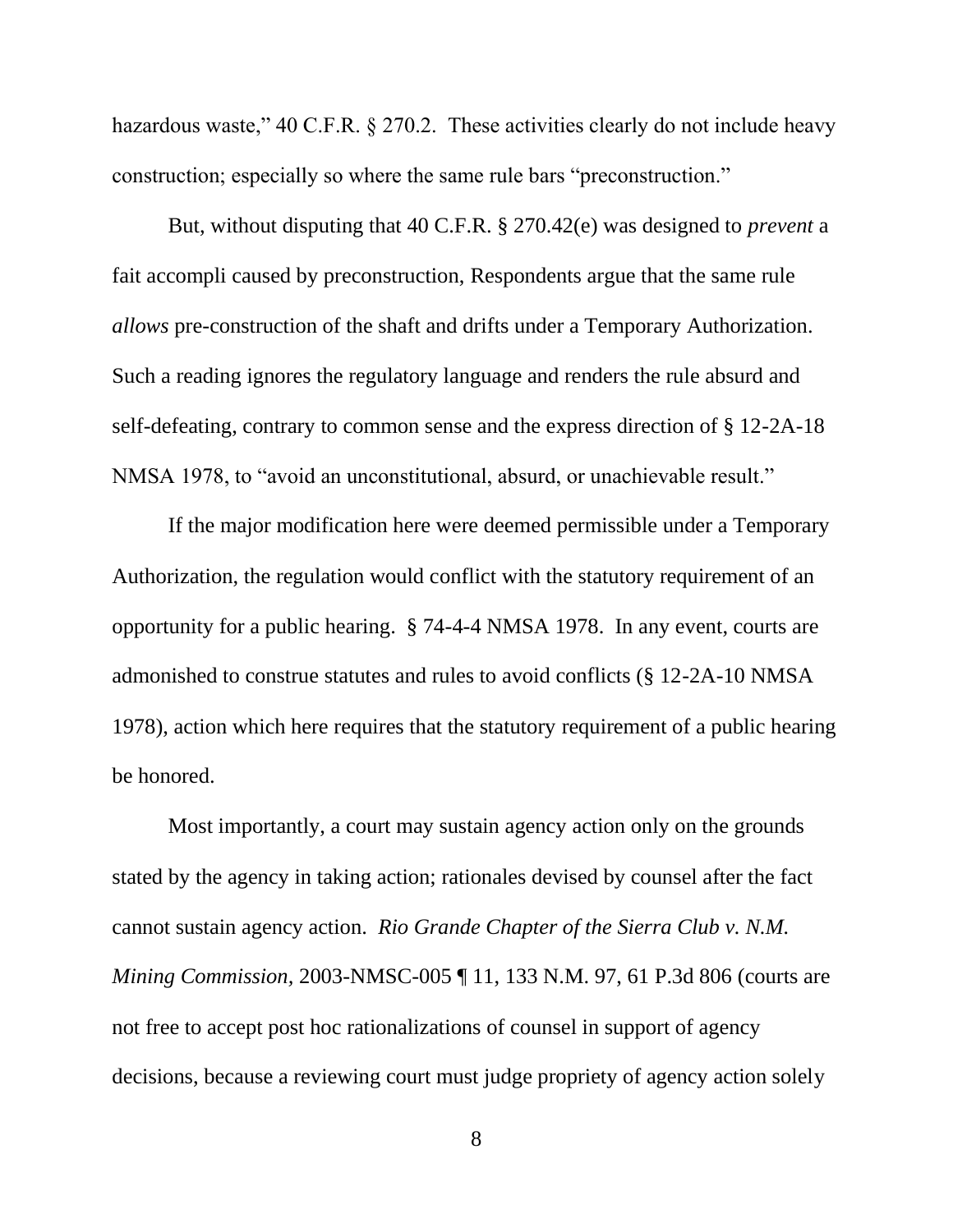on grounds invoked by agency); *Atlixco Coalition v. Maggiore,* 1998-NMCA-134 ¶ 20, 125 N.M. 786, 965 P.2d 370.

SRIC explained in its Petition that the reasoning offered in the Temporary Authorization itself (*i.e.*, no reasoning) and in Mr. Maestas's memorandum, dated April 24, 2020 (attached to Certiorari Petition), which states that a Temporary Authorization may be used for permanent construction, is plainly erroneous and does not support NMED's action. (Certiorari Petition at 12-13). EPA, in issuing the rule, expressly stated that preconstruction would not be allowed under a Class 3 modification, because of the concern that it would be used to create a fait accompli, compelling the regulator to grant the underlying PMR. 53 Fed. Reg. 37912, 37918. Mr. Maestas's other interpretation—that EPA intended the Temporary Authorization procedure to enable "permanent activities"—is expressly rejected by EPA's preamble explanation. *Id*. and see Certiorari Petition at 12-14; see also Zappe affidavit ¶¶ 7-10. And the idea that a subsequent public process may retroactively sustain a Temporary Authorization misses the whole point: that completion of construction creates a fait accompli, contrary to EPA's intent. Neither NMED nor NWP have responded to this fundamental failure of NMED's analysis.

NWP claims that the construction is needed for the health and safety of the WIPP staff. (NWP Br. 4-5). But the Permittees recently obtained another PMR

9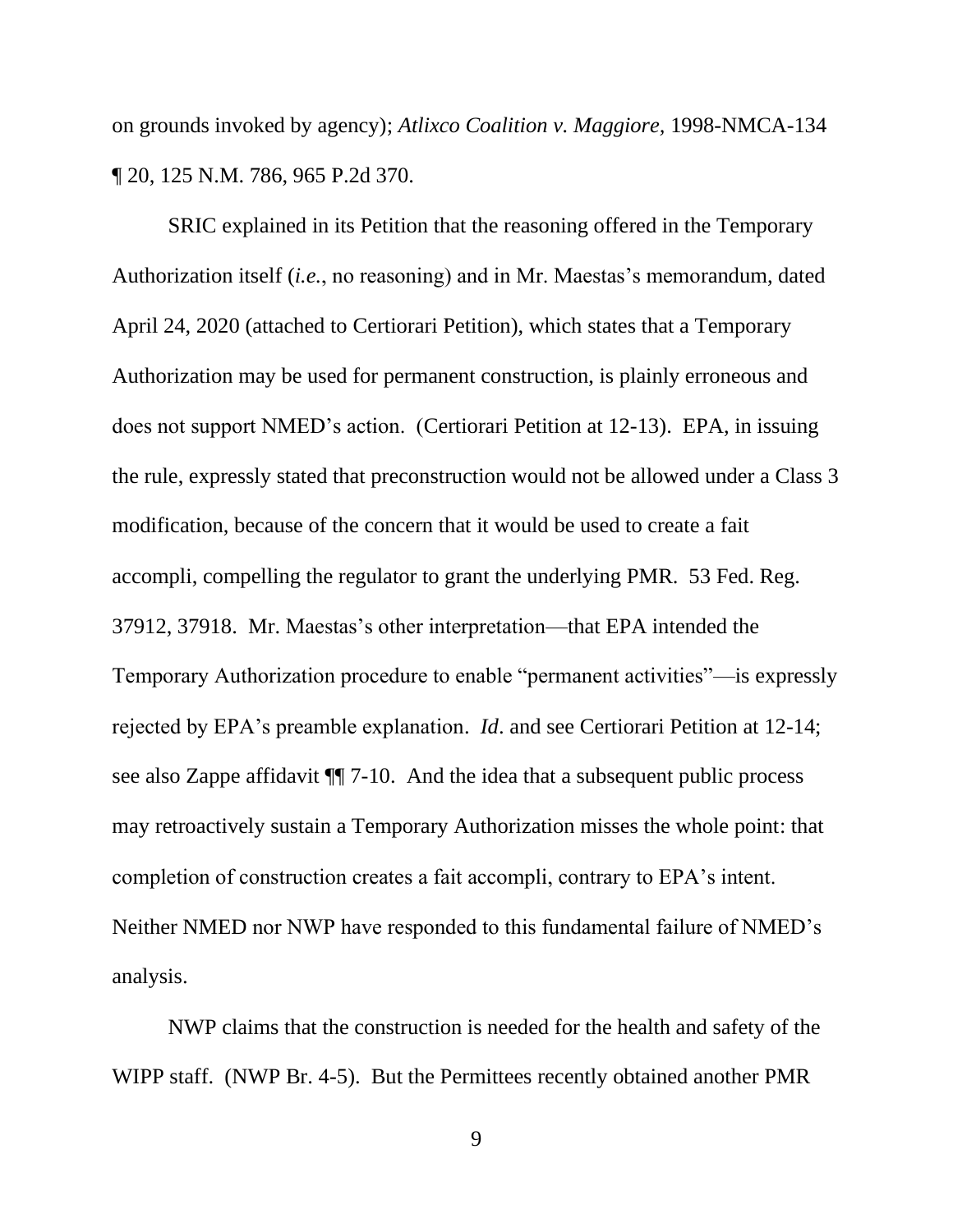(the "New Filter Building"), issued on March 23, 2018, which NMED approved because "The Underground Ventilation Filtration System (UVFS) fans which are part of the New Filter Building (NFB) (Building 416) provide enhanced ventilation in the underground, sufficient to allow concurrent mining and waste emplacement while in filtration mode." Permit A2-9.<sup>4</sup>.

If there is truly a rush to construct the new shaft and drifts as additional safety measures after WIPP's February 2014 fire and radiation incidents, one must ask why the Permittees first presented this modification to NMED on December 22, 2017 with a request for class determination, which Permittees and NMED let languish until August of 2019, when it was finally withdrawn and the present Class 3 PMR<sup>5</sup> substituted, which sat idle with NMED until January 2020, when the Permittees finally requested a Temporary Authorization, which, three months later, on April 24, 2020, NMED granted. The claims of urgency and concern for personnel safety ring hollow in light of the Permittees' and NMED's actions.

Finally, it is urged that the Temporary Authorization does not, in so many words, enlarge the disposal capacity of WIPP. (NWP Br. 11). But WIPP's present configuration was designed to accommodate the full lawful capacity. The DOE

<sup>4</sup> [https://www.env.nm.gov/wp-content/uploads/sites/12/2018/03/Attachment-A2-](https://www.env.nm.gov/wp-content/uploads/sites/12/2018/03/Attachment-A2-03-2018-Redline.pdf) [03-2018-Redline.pdf](https://www.env.nm.gov/wp-content/uploads/sites/12/2018/03/Attachment-A2-03-2018-Redline.pdf)

<sup>5</sup> NWP claims that NMED classified the PMR as Class 3. NWP Br. at 9. It was DOE and NWP.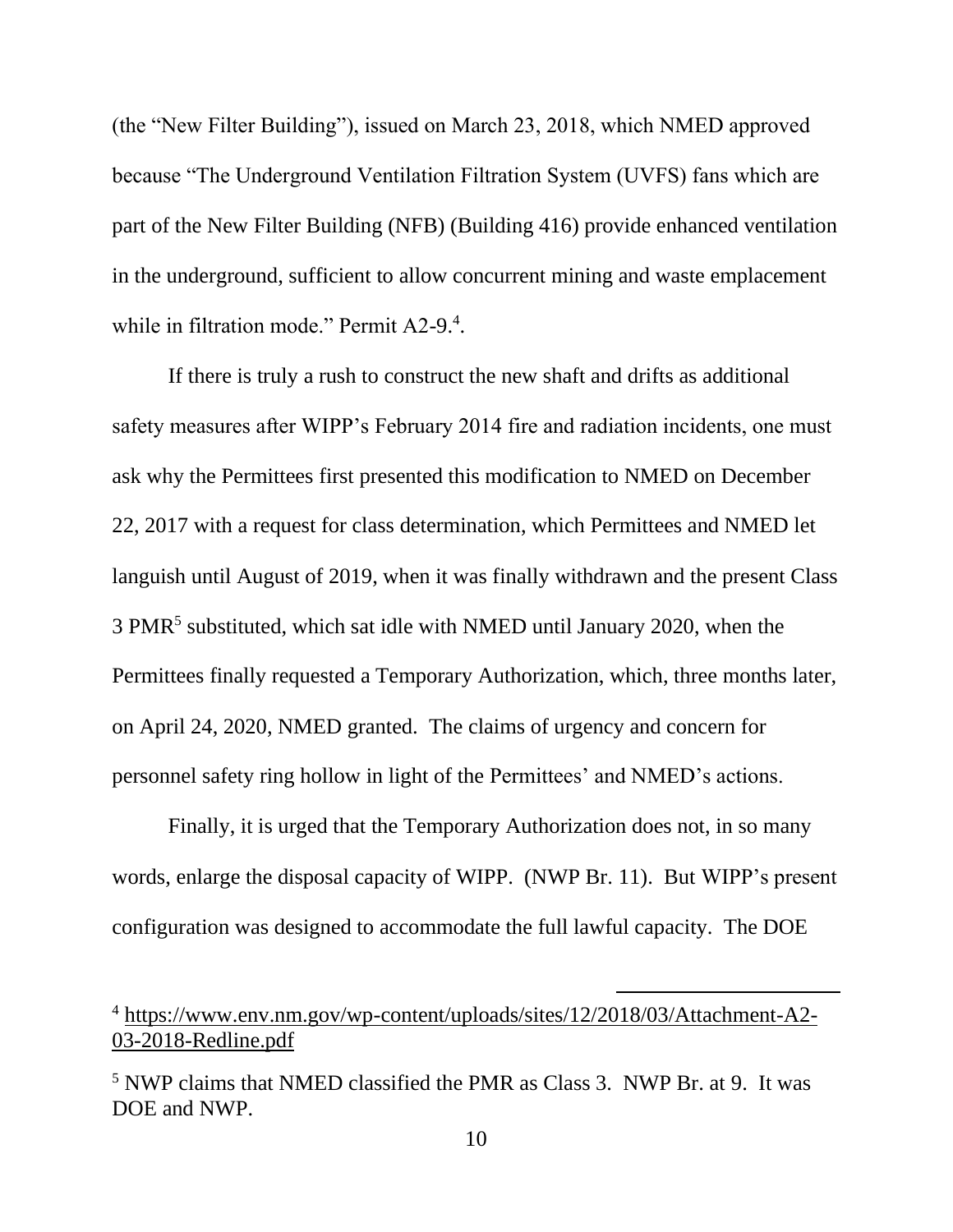reports (Ex. M, N, O, P) all state that the function of the new shaft and drifts is to enable the excavation of new disposal panels, the purpose of which is to enlarge the capacity of WIPP and extend its operations beyond legal limits.

### **Conclusion**

The Court is told that this case presents no issues of importance. NMED Br. 2; NWP Br. 12. To the contrary, this case concerns the Nation's first nuclear waste repository, a facility that the State of New Mexico accepted on its soil only under an agreement with the Department of Energy on specific conditions defining its role, dimensions, and duration. The federal government is now pursuing a different agenda for the expansion of the facility and its diversion to new purposes outside the scope of its legal mission and the State's agreement. DOE is seeking to enroll the agencies and courts of New Mexico in support of its unlawful missions. The courts of this State are sworn to follow and enforce the law. The law here requires the vacatur of the unlawful Temporary Authorization and denial of the unlawful Permit Modification Request. This is a case of supreme public importance.

Respectfully submitted,

 $\sqrt{s}$ /

Lindsay A. Lovejoy, Jr. Attorney at law Counsel for Petitioner,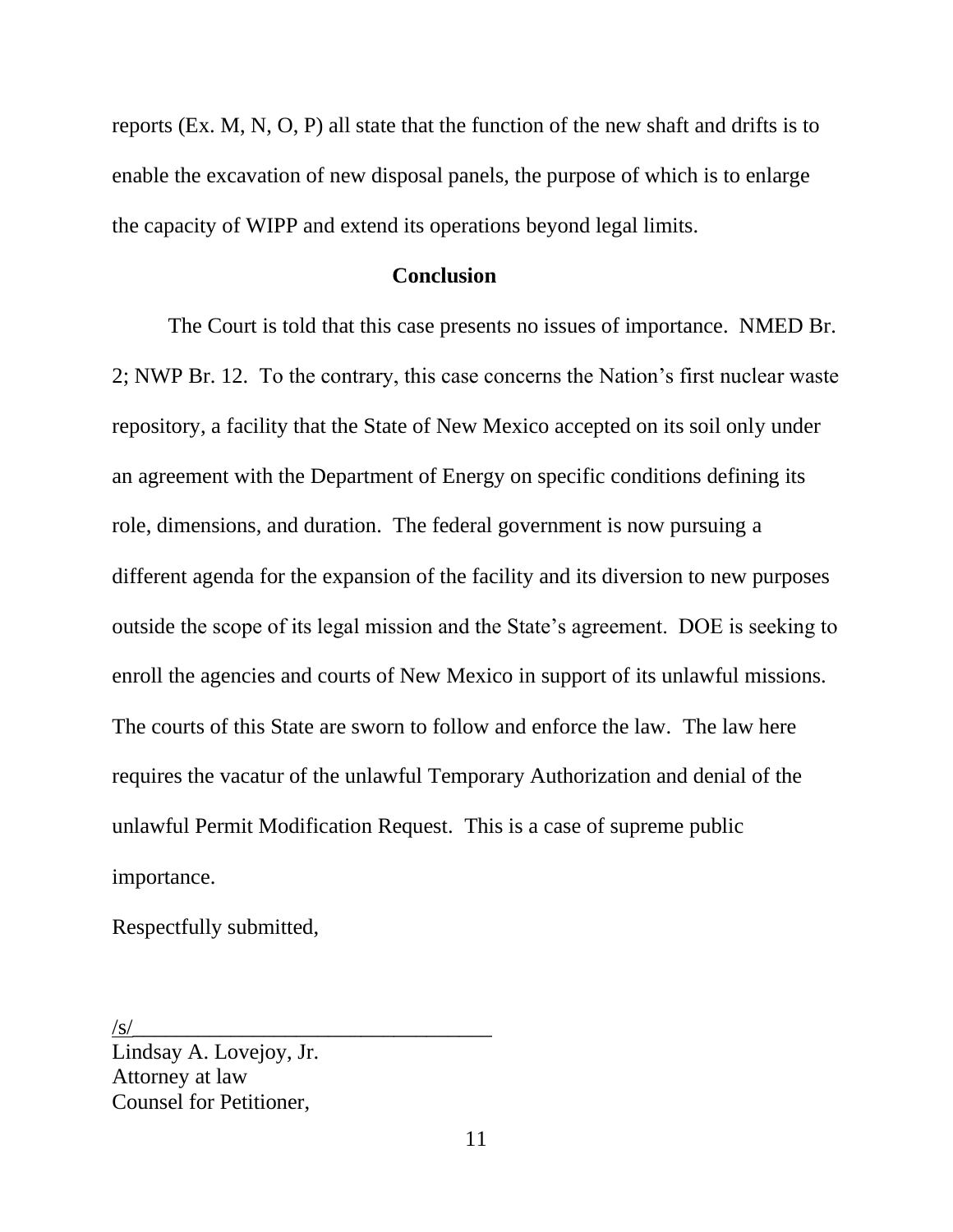Southwest Research and Information Center 3600 Cerrillos Road, Unit 1001A Santa Fe, New Mexico 87507 [lindsay@lindsaylovejoy.com](mailto:lindsay@lindsaylovejoy.com) (505) 983-1800

July 22, 2020